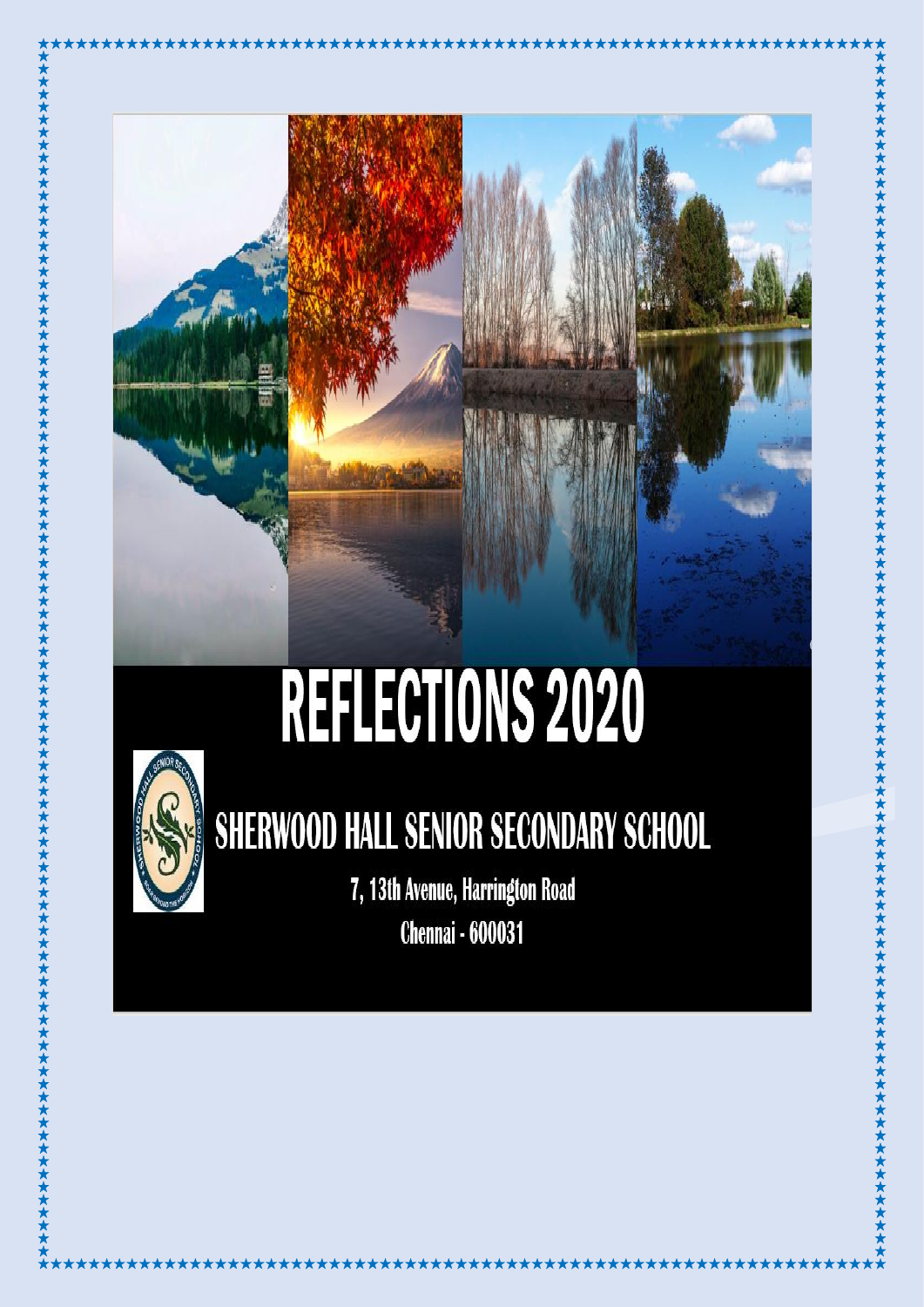#### **From the Editorial Desk**

\*\*\*\*\*\*\*\*\*\*\*\*\*\*\*\*\*\*\*\*\*\*\*\*\*\*\*\*

#### **"Heard Melodies Are Sweet, but Those Unheard Are Sweeter" – John Keats**

We, the Editorial Team, are happy and proud to be associated with REFLECTIONS 2020, the first instalment of the Sherwood Hall online magazine. The past year was an extremely challenging one. It was a year of constant caution, adaptation, and reinvention.

The new normal gave space to hitherto unexplored vistas. What was earlier simply an 'interest' now grew into an abiding passion, another was able to effortlessly transmute emotions such as grief, nostalgia, exuberance, sorrow, etc into lines of poetry and prose and even images frozen forever in time.

Going through the creative expressions of our students, we were amazed and in thrall. REFLECTIONS 2020 has provided a platform for our students to reveal their immense talent and show the world that their minds are but gateways to newer horizons.

None of this would have been possible without the support and encouragement of our dear Principal, Mrs. Diva Krishna, and the Management of Sherwood Hall School. We are also much indebted to the following members of the Editorial Team:

• Ms. Catherine Kurian

\*\*\*\*\*\*\*\*\*\*\*\*\*\*\*\*\*\*\*\*\*\*\*\*

- Ms. Joisy Alexander
- Ms. Deepa

- Ms. Pooja S. Sasi
- Ms. Barakath Sharmila
- Ms. Soumya
- Ms. Yasmin

So, hold on and prepare to be amazed as you make your way through REFLECTIONS 2020.